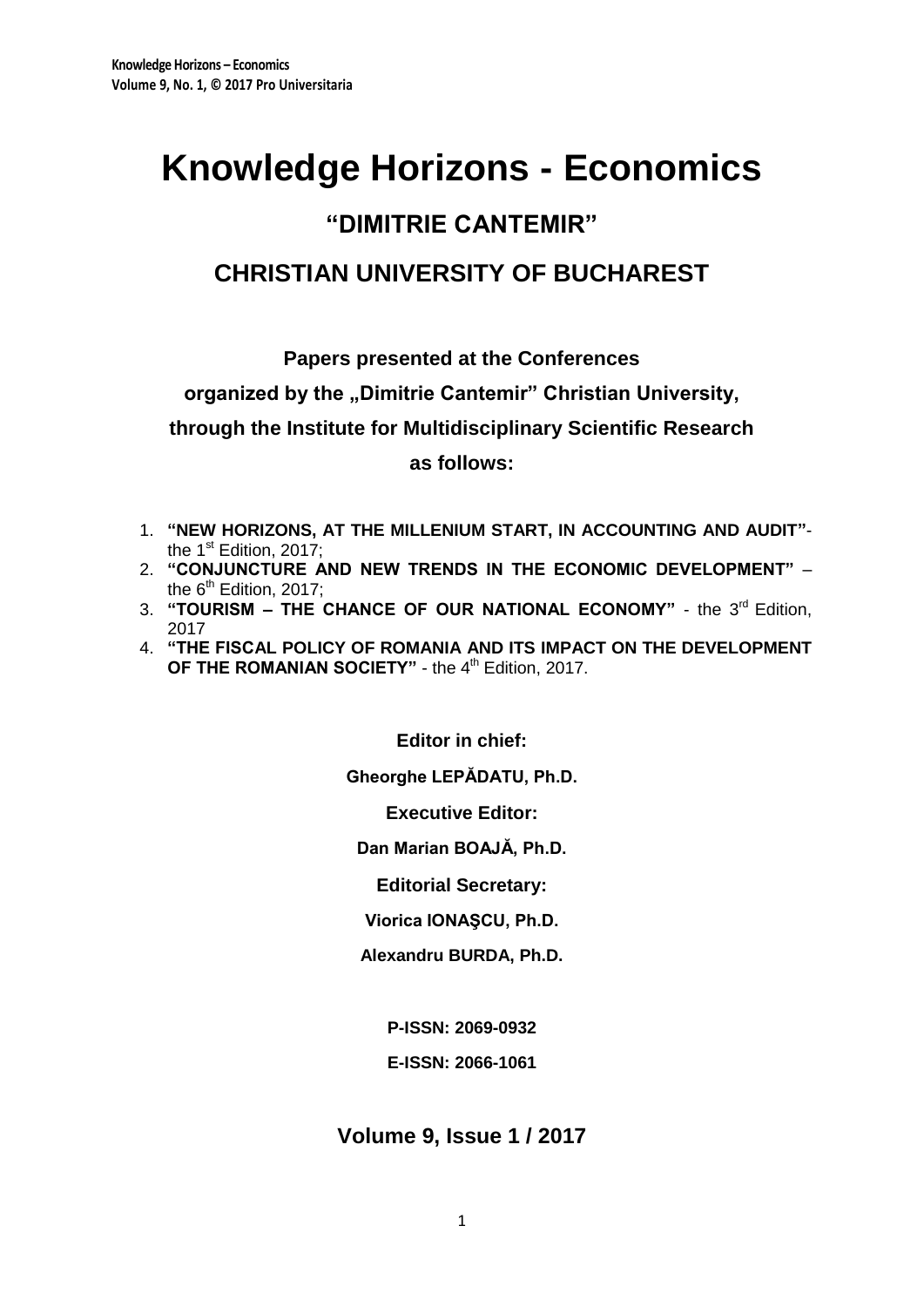## **ARGUMENT for**

## **Knowledge Horizons - Economics**

The magazine *Knowledge Horizons-Economics* intends to become a top lance of spirituality within the "Dimitrie Cantemir" Christian University and not only, by publishing the best results of individual and collective scientific research of its own professors and by being open to other universities inland and abroad.

The magazine aims at becoming a forum of information and ideas from theory to practice in all fields of activity, but mainly for inter and multidisciplinary research, innovation and applicability.

The Scientific Council and the College editorial board boast well-known professors from Romania and other countries, a guarantee to the high level of this magazine and the selection of these articles.

The opinions expressed within the published articles belong to the authors.

## **Editor in chief: Gheorghe LEPĂDATU, Ph.D.**

## **Second Editor in chief: Dan Marian BOAJĂ, Ph.D.**

The Journal is indexed and/or abstracted in the following international databases:

- 1. EBSCO Host, USA
- 2. ProQuest, USA
- 3. RePEc, Germany
- 4. Ulrich's Periodicals Directory, USA
- 5. Index Copernicus, Poland
- 6. Open J-Gate, India
- 7. Global Impact Factor, Australia
- 8. PDOAJ, Pakistan

Address: 176 Splaiul Unirii, sector 4, Bucharest Tel.: (021) – 330.79.00 , 330.79.11 , 330.79.14 Fax: (021)/ 330.87.74 E-mail[: office@ucdc.ro](mailto:office@ucdc.ro) [; khe@ucdc.ro](mailto:khe@ucdc.ro) Site: www.orizonturi.ucdc.ro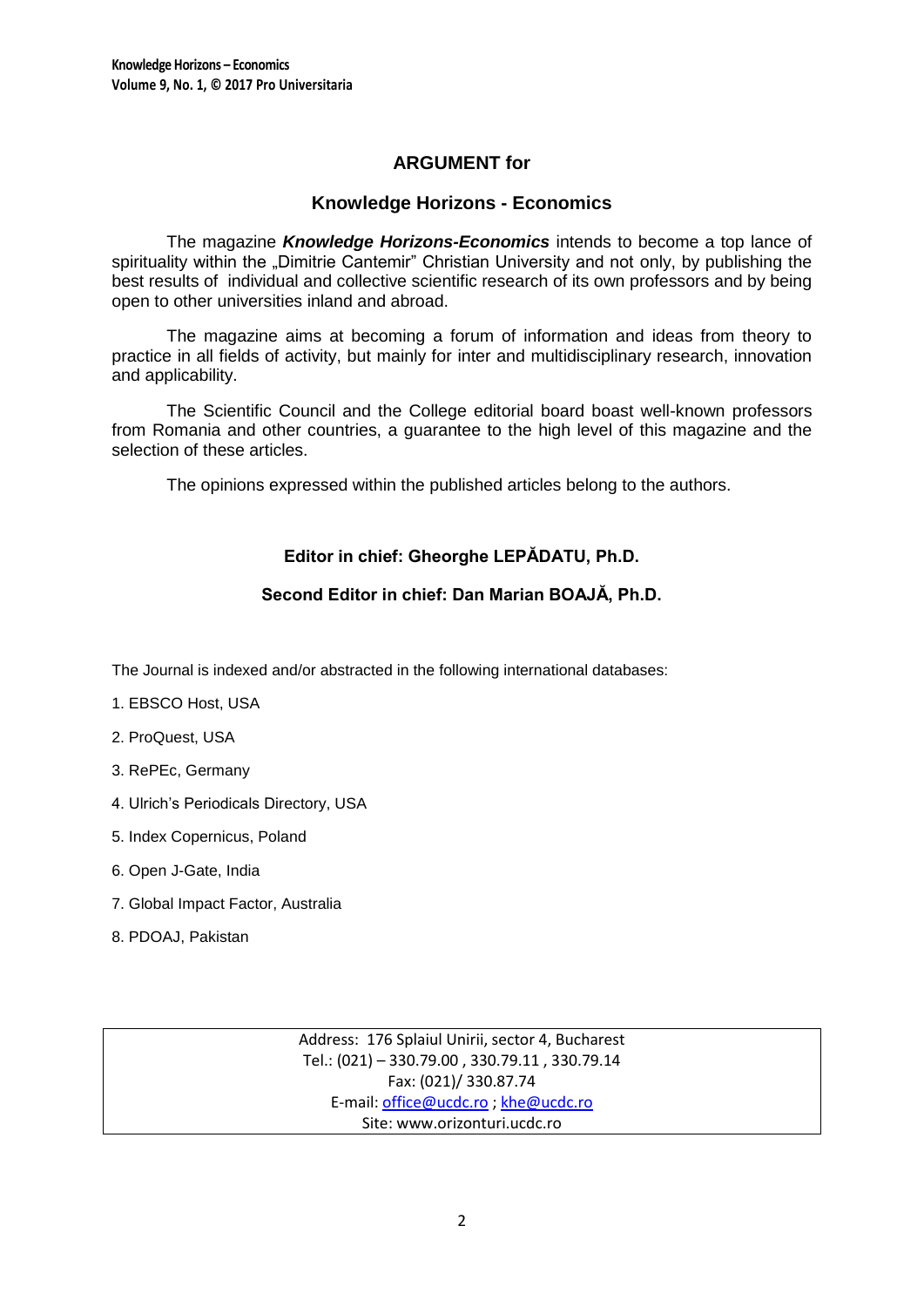## *Table of contents*

| Continuous Improvements Of The International Financial Reporting Standards Concerning Equities                                                             | 6  |
|------------------------------------------------------------------------------------------------------------------------------------------------------------|----|
| Relevance Of Commitment Letter For Related Services And Auditing Of Financial Statements                                                                   | 14 |
| Practical Considerations Regarding The Activity Of Financial Audit Planning                                                                                | 17 |
| Dimensions Of Wellness Tourism In Hungary                                                                                                                  | 24 |
| Financial Reporting Within The Context Of A Good Corporate Governance<br>Victor MUNTEANU, Laura Maria SCARLAT (LAZĂR), Mihaela Cornelia BERECHET (DRAGNEA) | 36 |
| Methods Used In Data Mining                                                                                                                                | 43 |
| Financial Accounting Information System - Premise Of Managerial Act<br>Victor MUNTEANU, Laura Maria SCARLAT (LAZĂR), Mihaela Cornelia BERECHET (DRAGNEA)   | 48 |
| Internal Audit - Determinant Factor In Preventing And Detecting Fraud Related Activity To Public Entities Financial<br>Accounting                          | 55 |
| The Importance Of Integrated Logistics For The Company'S Succes On The Market                                                                              | 64 |
| Internet And Social Networks - Development And Promotion Vectors In Tourism                                                                                | 72 |
| Debate Regarding Measuring Accounting Value: Historical Cost Against Fair Value                                                                            | 77 |
| Drafting A Cultural Strategy Based On Cultural Content - Fortress Of Oradea Case                                                                           | 85 |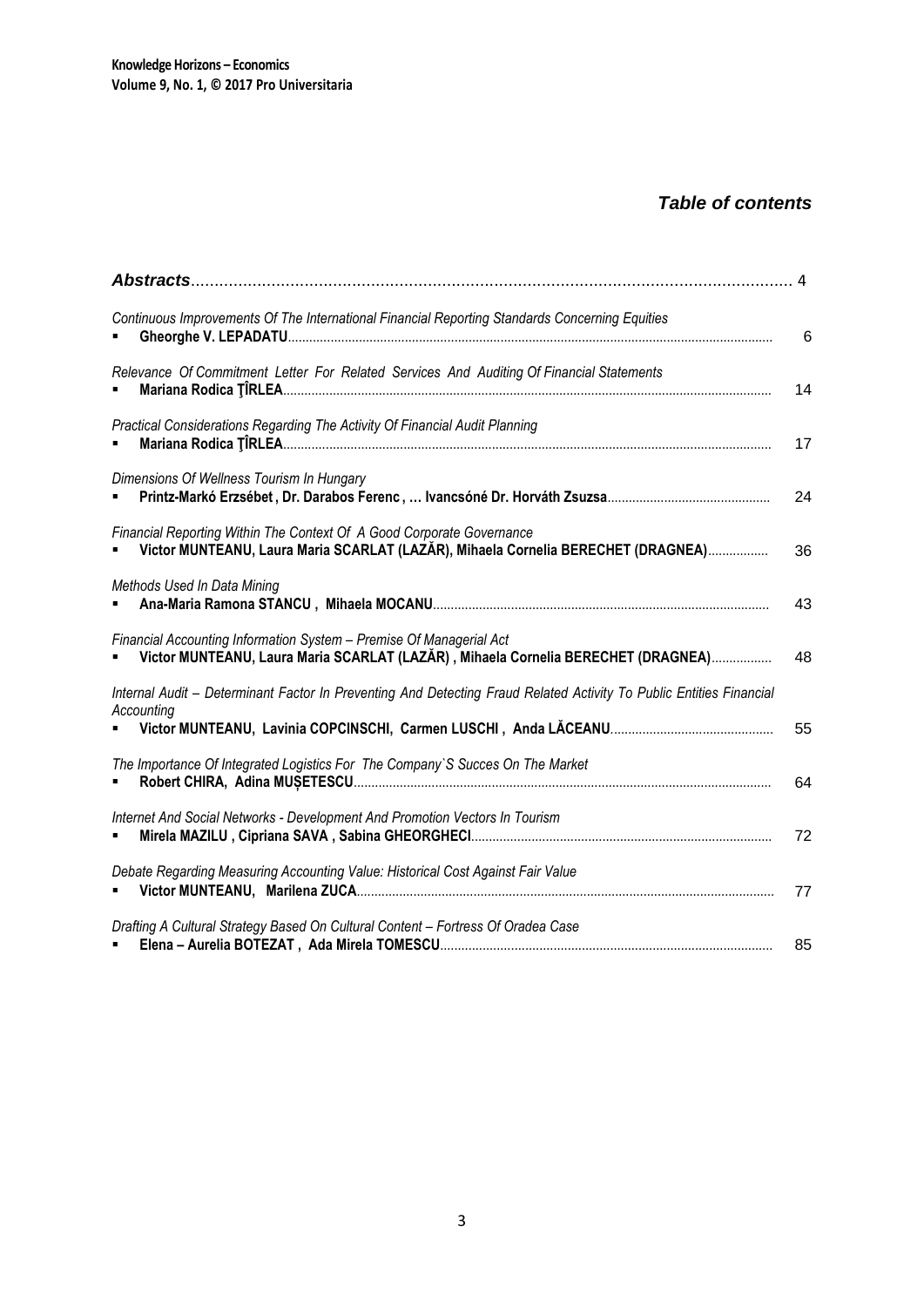### **ABSTRACTS KNOWLEDGE HORIZONS - ECONOMICS, Volume 9, Issue 1 / 2017**

**Continuous Improvements Of The International Financial Reporting Standards Concerning Equities**

#### **Gheorghe V. LEPADATU**

<sup>1</sup>Professor PH.D., Christian University "Dimitrie Cantemir" Bucharest, E-mail [cilezbujor@yahoo.com](mailto:cilezbujor@yahoo.com)

**Abstract:** *Equity, less discussed in the literature in Romania, and the International Financial Reporting Standards (IFRS) are essential to initiate and conduct any financial or economic activity, i.e., a prerequisite for the establishment of an entity and their sustainable existence. In this context, it may be pointed out that attention is fully justified that theoreticians, practitioners and external users—especially existing and prospective investors, rightly called privileged users—pay attention to the equity accounting information in respect of quality and reliability.*

**Key words:** *IAS∕IFRS, equity, accounting information, quality/credibility* **JEL Codes:** M41

#### **Relevance Of Commitment Letter For Related Services And Auditing Of Financial Statements**

#### **Mariana Rodica ŢÎRLEA**

Christian University"Dimitrie Cantemir" Bucharest, Faculty of Economics Cluj-Napoca, E-mail [rodicatirlea10@yahoo.ro](mailto:rodicatirlea10@yahoo.ro)

**Abstract:** *The document called "letter of engagement" is addressed by representatives of the company audited financial auditor, in our case SC Q ACADEMICA LLC The purpose of this letter of commitment made by the auditor, is to confirm the mission of the audit on 31 December 2016 for the financial year ending on that date, in conjunction with: the acceptance of his appointment as financial auditor, defining the objective, browsing and applying specific tests and procedures that are required by the International standards on Auditing (ISA), applying the general principles of audit, essential procedures together with related guidance on the nature of explanatory notes and other annexes, clarifying the*  extent of commitment of the financial auditor, namely the delimitation of *accountability of the financial auditor to the company and reasonable certification of the audited financial statements*

**Key words:** *financial audit, auditor, financial auditor commitment, the commitment letter, the general financial reporting, quality control*

**JEL Codes:** M41

#### **Practical Considerations Regarding The Activity of Financial Audit Planning**

#### **Mariana Rodica ŢÎRLEA**

Christian University"Dimitrie Cantemir" Bucharest, Faculty of Economics Cluj-Napoca, E-mail<br>[rodicatirlea10@yahoo.ro](mailto:rodicatirlea10@yahoo.ro)

**Abstract:** *The purpose of an audit of financial statements is to providea professional opinion and a certification by an independent financial auditor,respectively a reasonable assurance on the financial statements. Any financial audit in the sequence of steps that you go through, includes a mission planning stage of the audit, whose stage deployment framework is regulated by the International Standard on Auditing (ISA) 300, "Planning an Audit of Financial Statements‖.If planning is a distinct stage in its development, this step actually*  encompasses all the other stages of the mission of auditing in terms of *succession workflow and time zone assignment for each stage, it provides planning and designing of the audit plan financial tracking, re-planning and revising the plan auditing where appropriate to certain stages and works with comebacks and replanning of time zones, it quantifies the program and the time*  in hours based on a documented plan, well-founded and developed which will be *a corollary financial audit of the mission throughout its realization.*

*control, a viable legal system.*

**Key words:** *planning, proper planning, the overall audit strategy, audit plan, reviewing the audit plan, changes to the audit plan.* **JEL Codes:** M41

#### **Dimensions Of Wellness Tourism In Hungary**

#### **Printz-Markó Erzsébet 1, Dr. Darabos Ferenc <sup>2</sup>, … Ivancsóné Dr. Horváth Zsuzsa <sup>3</sup><br>1 Széchenyi István Egyetem, Apáczai Csere János Kar, Turizmus Intézet – <u>printz-</u>** [markoe@atif.hu](mailto:printz-markoe@atif.hu)

<sup>2</sup> Széchenyi István Egyetem, Apáczai Csere János Kar, Turizmus Intéz

<u>[darabos.ferenc@sze.hu](mailto:darabos.ferenc@sze.hu)</u><br><sup>3</sup> Széchenyi István Egyetem, Apáczai Csere János Kar, Turizmus Intézet – ieza hi

**Abstract:** *Our research has focused on analysing Hungarians' free-time habits, their conscious life-style as well as other factors. Nowadays considerable global problems burden the functional mechanism of our live globe and Hungary is not*  *an exception in terms of feeling the impact of those problems. In the process of our research we were also interested in finding out about the range of parameters within which wellness could be pursued in a sustainable way. We were curious to see the environmental factors to which attention should be paid, while developing the branches of tourism or simply during our daily, free-time activities..* **Key words:** Wellness, tourism, survey, Hungary **JEL Codes:** M41

#### **Financial Reporting Within The Context Of A Good Corporate Governance**

**Victor MUNTEANU<sup>1</sup> , Laura Maria SCARLAT (LAZĂR) <sup>2</sup> , Mihaela Cornelia BERECHET (DRAGNEA) <sup>3</sup>** 1<br>Professor PH.D., Christian University "Dimitrie Cantemir" Bucharest, E-mail

<u>[a2c\\_vm@yahoo.com](mailto:a2c_vm@yahoo.com)</u><br><sup>2P</sup>hD.student., "Valahia" University Târgoviste, E-mail <u>laura.lazar76@yahoo.com;</u><br>3PhD.student., "Valahia" University Târgoviste, E-mail <u>berechetmihaela@yahoo.com</u>.

**Abstract:** *Corporate governance is increasing the value of an economic entity on solid, well-grounded base, making use of the professionalism of the management team and all employees; it creates a close link between the added value of the economic entity and the tools available to management and used in order to achieve effective control on the results reflected in the entity financial reports.*

*Applying the principles of corporate governance is an asset to economic entities*  which can thus more easily manage specific activities, knowing and controlling *the risks that may affect those and reaching the established objectives. Therefore, corporate governance applies to both privateand public sector. According to the author, the public should be more interested in the application of corporate governance principles by the fact that economic entities operating in this sector provide services for the society, its members contributing by paying*  taxes to the consolidation of national budgets; this is doubled by the fact that *members of the society have high expectations that all money is spent safely and in terms of efficiency.*

**Key words:** *financial reporting, corporate governance, financial accounting information, decision – making system* **JEL Codes:** *M41*

#### **Methods Used In Data Mining**

#### **Ana-Maria Ramona STANCU<sup>1</sup> , Mihaela MOCANU<sup>2</sup>**

## Academy of Economic Studies, Bucharest, Romania, E-mail<br>ana maria ramona@vahoo.com

**[ana\\_maria\\_ramona@yahoo.com](mailto:ana_maria_ramona@yahoo.com)** "Dimitrie Cantemir" Christian University, Bucharest, Romania, E-mail **[rmocanu99@yahoo.fr](mailto:rmocanu99@yahoo.fr)**

**Abstract:** *Data mining is the process of discovering information in data*  warehouses and can be described as a unifier between Statistics. Artificial *Intelligence and databases.Data mining techniques allow information extraction and making forecasts starting from historical data. In the first part of the paper we describe the methods used in Data Mining, then implement data in ODM and study the regression model.*

**Key words:** classification, clustering, methods, model, regression **JEL Codes:** C8, C82

#### **Financial Accounting Information System – Premise Of Managerial Act**

#### **Victor MUNTEANU<sup>1</sup> , Laura Maria SCARLAT (LAZĂR) <sup>2</sup> , Mihaela Cornelia BERECHET (DRAGNEA) <sup>3</sup>**

<sup>1</sup>Professor PH.D., Christian University "Dimitrie Cantemir" Bucharest, E-mail

<u>[a2c\\_vm@yahoo.com](mailto:a2c_vm@yahoo.com)</u><br><sup>2</sup>PhD.student., "Valahia" University Târgoviste, E-mail <u>laura.lazar76@yahoo.com;</u><br>3PhD.student., "Valahia" University Târgoviste, E-mail <u>berechetmihaela@yahoo.com</u>.

**Abstract** *Economic globalization has led lately to an increase in the complexity of the economy, with major impact on the growth of needs related to the area, content, promptness and quality of information of an economic nature in general and focusing on financial and accounting information in particular.*

*Moreover current economic phenomena identified in a highly competitive*  economy characterized by risk and uncertainty triggered the informational *revolution on economic entities both in terms of their functionality and in terms of performance, giving a new dimension to the management information system and hence the financial accounting information system.*

*Financial accounting information supports the management of any economic entity in substantiating management decisions so that they are characterized by opportunity and utility leading the entity towards performance.*

**Key words:** *managerial decision, entity, information, performance, financial accounting information system..*

**JEL Codes:** M41